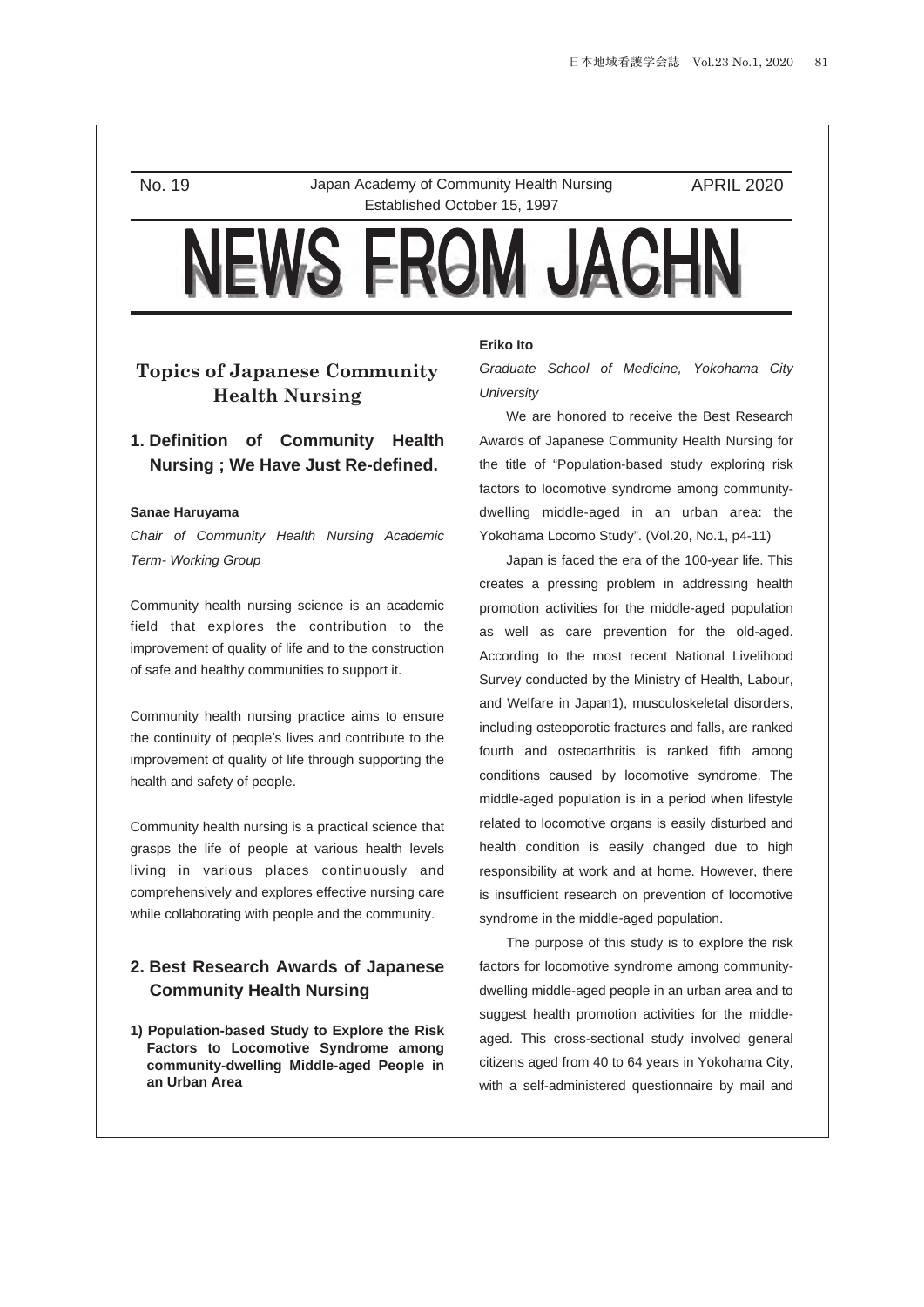physical performance tests. Data were collected on the presence of locomotive syndrome stage 1 (LS) by index of stand-up test as dependent variables, demographics, physical characteristics (blood pressure, grip strength, body mass index (BMI), perceived ill-health), and social characteristics (scale of social activities, awareness of social resources) as independent variables. The logistic regression analysis was conducted to explore risk factors to locomotive syndrome. A total of 139 populations participated in both the primary and secondary survey. The mean  $\pm$  SD age was 56.2±6.9 years, and 94 (67.6%) were female. The prevalence of LS was 29.5%. The logistic regression analysis indicated that BMI (OR 4.54, 95%CI 1.63- 12.69), perceived ill-health (OR 0.74, 95%CI 0.55- 0.99), social activities, (OR 0.75, 95%CI 0.62-0.91), awareness of social resources (OR 3.70, 95%CI 1.55-8.83) were risk factors for LS. The present study demonstrated that 30% of middle-aged people are facing the risk of locomotive syndrome. It is suggested that health practitioners should develop interventions to modify or maintain lifestyle, and to create social activities for middle-aged people.

Finally, we would like to thank all the participants in this study, and commit to continuing to develop the theory and practice of health promotion among community-dwelling people.

(1) Ministry of Health, Labour, and Welfare (2016): Comprehensive Survey of Living Conditions.

**2) Needs Related Child Rearing in Mothers with Cerebral Palsy Children Discharged from the Neonatal Intensive Care Units (NICU) by Focusing on Infant Stage**

#### **Satomi Morimura**

*Hokkaido Medical Center for Child Health and Rehabilitation*

There was a need for a partial revision of the Child Welfare Act and other regulations, and in 2016, the obligation of local governments to establish a Comprehensive Child Rearing Support Center and the 2018 Basic Act on Child Development were enacted. These will ensure that through cooperation between institutions the healthy development of child growth is not interrupted, and that the environment will be supported by society as a whole.

With the development of perinatal treatment, infants who have been treated with neonatal intensive care at NICU, after achieving stability from the acute phase, and at home early in order to form attachment for the parent and child.

Needs in child rearing for mothers of children with cerebral palsy discharged from Neonatal Intensive Care Units (NICU).

This study employed a qualitative descriptive approach with a descriptive analysis.

Participants were six mothers of first-born children (younger than 3 years) with cerebral palsy, among whom four were born with extremely low birth weights and two suffered from severe neonatal asphyxia.

Data were collected through semi-structured interviews

From ethical considerations, the research collaborators had the research objectives explained verbally and in writing, and consent was obtained in writing.

The study was also approved by the Research Ethics Committee of Tenshi College and the Ethics Committee of the Hokkaido Medical Center for Child Health and Rehabilitation.

Needs in child rearing for mothers of children with cerebral palsy were classified into nine categories, and with three classifications for childrearing needs.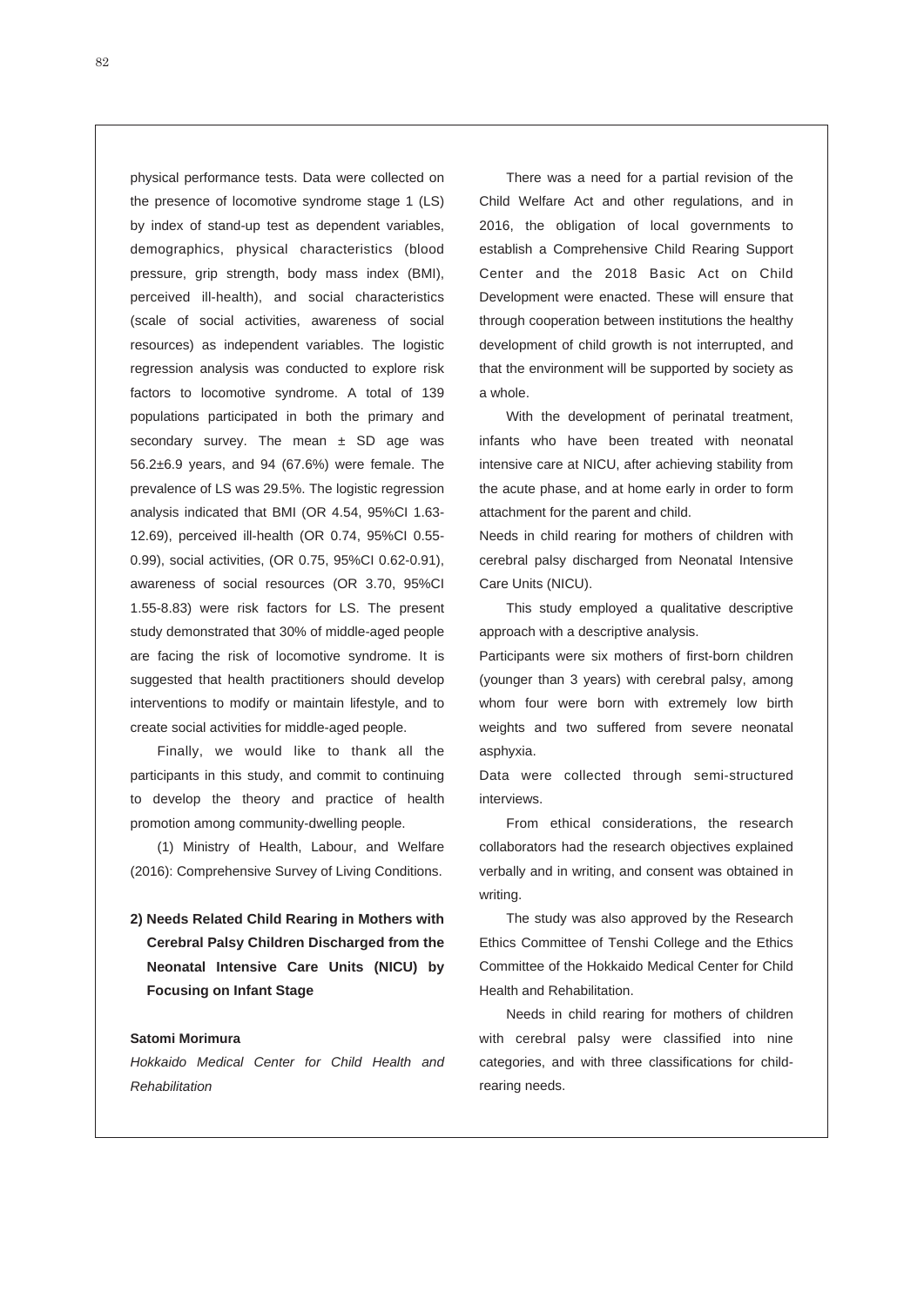1 "Needs for care involving treatment" were related to the following needs, and showed mothers as willing to meet the basic requirements of the children including diet, sleeping patterns, and cleanliness, and developing the skills needed to conduct daily life safely.

There were characteristic causal early classic symptoms gradually appearing in the central nervous system functions after leaving the hospital NICU.

2 "Needs facilitating development of the child": when the mothers anxiously realized the disability of the child, they made determined efforts to ensure the growth of the child through effective rehabilitation at facilities for care and education.

The mothers showed the desire to realize their feelings for the development of the children to ensure the prospects for the future to continue from birth to the present.

3 There were "needs in the child-rearing environment", such as understanding and cooperation among family members, achieving peace of mind for the medical condition and childrearing from medical staff, and meeting other mothers who could share their troubles and concerns, receiving adequate support from the family and in the child rearing conditions involved in the childrearing environment.

Instability is an issue in the emotions of mothers of children who are born with low birth weights and who suffer from severe neonatal asphyxia, at the diagnosis and when cerebral palsy is noticed, then from infancy where rehabilitation at facilities for care and education starts, and also when symptoms appear, from the early stage of NICU hospitalization and continuing while observing the growth and development of the child. Here it is vital for clinical and community nurses to share information through joint conferences, and by other means, and to provide continuous support in cooperation with the mothers toward future discharge from the NICU.

Improving the child-rearing environment for mothers and children reduces the child-rearing anxiety and child-rearing burdens and promotes mother-child bonding during the development of the internalizing of the role of the mother in the childrearing period and builds family support supported by nurses in early treatment and education. Flexible response of existing systems in the geographical region of residence and the establishment of a childcare support system are urgent issues

**3) The Structure of Decision-making about the Discharge of Persons with Early Onset Dementia from a Psychiatric Facility among Family Caregivers**

#### **Yuko Tanaka**

*School of Nursing and Social Services, Health Sciences University of Hokkaido*

In Japan, there are around 37,000 people who have early onset dementia (EOD). The behavioral and psychological symptoms of dementia (BPSD) are the main determinants for hospitalization. In Japan, the hospitalization period for dementia is long and family caregivers also suffer from serious BPSD. Family caregivers face difficulty in making decisions about discharge. The family caregivers of persons with EOD experience a dilemma between the dedication to care for their spouse and their own changing perspectives of their future.

The aim of this study is to examine the structure of decision-making among family caregivers about the discharge of patients with EOD from a psychiatric hospital.

Participants included 7 family caregivers of patients with EOD. Family caregivers were recruited from the Medical Centers for Dementia in A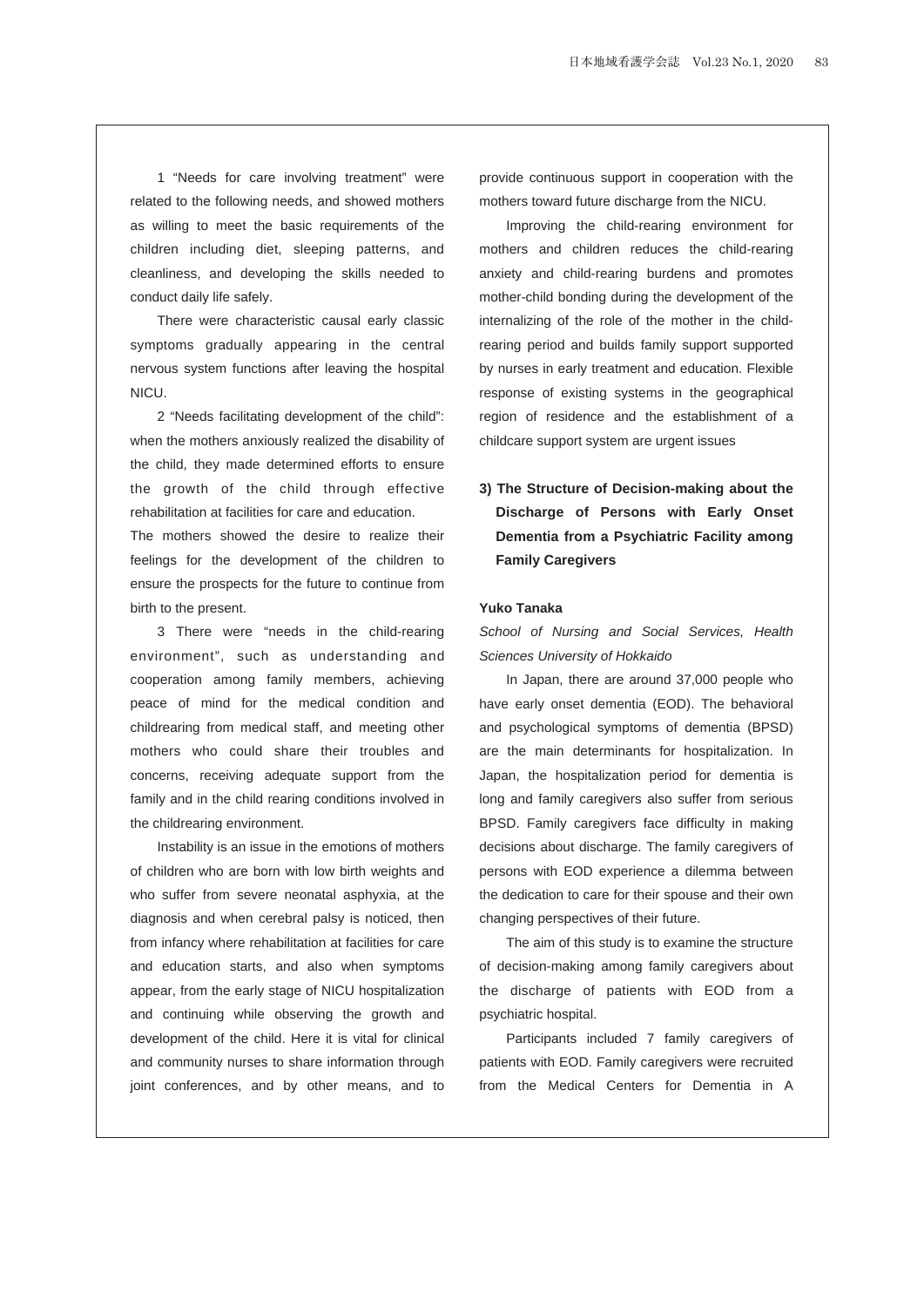prefecture, from the families of patients with EOD. As a qualitative descriptive study, we used an interview guide and conducted semi-structured interviews. Interviews focused on exploring how family life changed after a person with EOD was admitted to a psychiatric hospital, the concerns of family caregivers related to discharge, and the decisive factors for family caregivers for discharge.

This study was approved by the ethics committees of the Department of Health Sciences in Hokkaido University (approval number 14-39).

Participants were 7 family caregivers, comprising 5 spouses and 2 sisters. The average age of participants at the time of admission was 56.3 years old (48-65 years). The average length of hospital stay was 8.5 months (2-24 months). Two people were discharged to home and 4 to facilities.

Finally, 4 categories were extracted to assess the structure of decision-making about the discharge of persons with EOD from a psychiatric hospital among family caregivers.

"Responsibility of assuming care for persons with EOD when there is no other choice" was a precondition, and "realistic judgment of whether home care is appropriate," "integrated family caregiver's life and facing the person with EOD" after their departure and return, and decisionmaking about the place of discharge were considered. In addition, "awareness of the surrounding environment to encourage the decision" was influenced.

The discharge destination based on the caregiver's decision-making not only affects the life of patients with EOD, but also leads to reconstruction of the family caregiver's life. It is important to support the family caregiver, who may affirmatively decide the discharge destination when the patient approaches old age. Moreover, to support the decision-making of the family caregiver, it is necessary to enhance the social resources and provide appropriate information for the patient with EOD and their families.

Finally, we will continue to strive to contribute to people with EOD and their families through our research activities.

# **The 6th International Nursing Research Conference of World Academy of Nursing Science Session for knowledge and practice provided by JACHN**

### **1. Overview**

#### **Ayumi Kono**

*In Charge of International Exchange Committee, Dept. of Home Health Nursing, Osaka City University* 

World Academy of Nursing Science (WANS) aims to contribute the health and wellbeing of people by facilitating nursing science through global research collaboration, scientific conference, and scholarly exchanges, founding by 17 organization members regarding nursing in the world. Our society, the JACHN is one of member organizations.

The 6th WANS (Chairperson Prof. Noriko Katada, Kansai Medical University) with the theme of "Knowledge development in nursing for better health and life of the People in the World: Sharing the Local Knowledge for Universal Knowledge" was just about to hold on February 28-29, 2020, in Osaka. However, unfortunately the 6th WANS cannot help deciding to present all of sessions in abstracts and cancel the conference in person just a few days ago the scheduled day, to avoid the spread of COVID-19 which had reached a critical stage worldwide.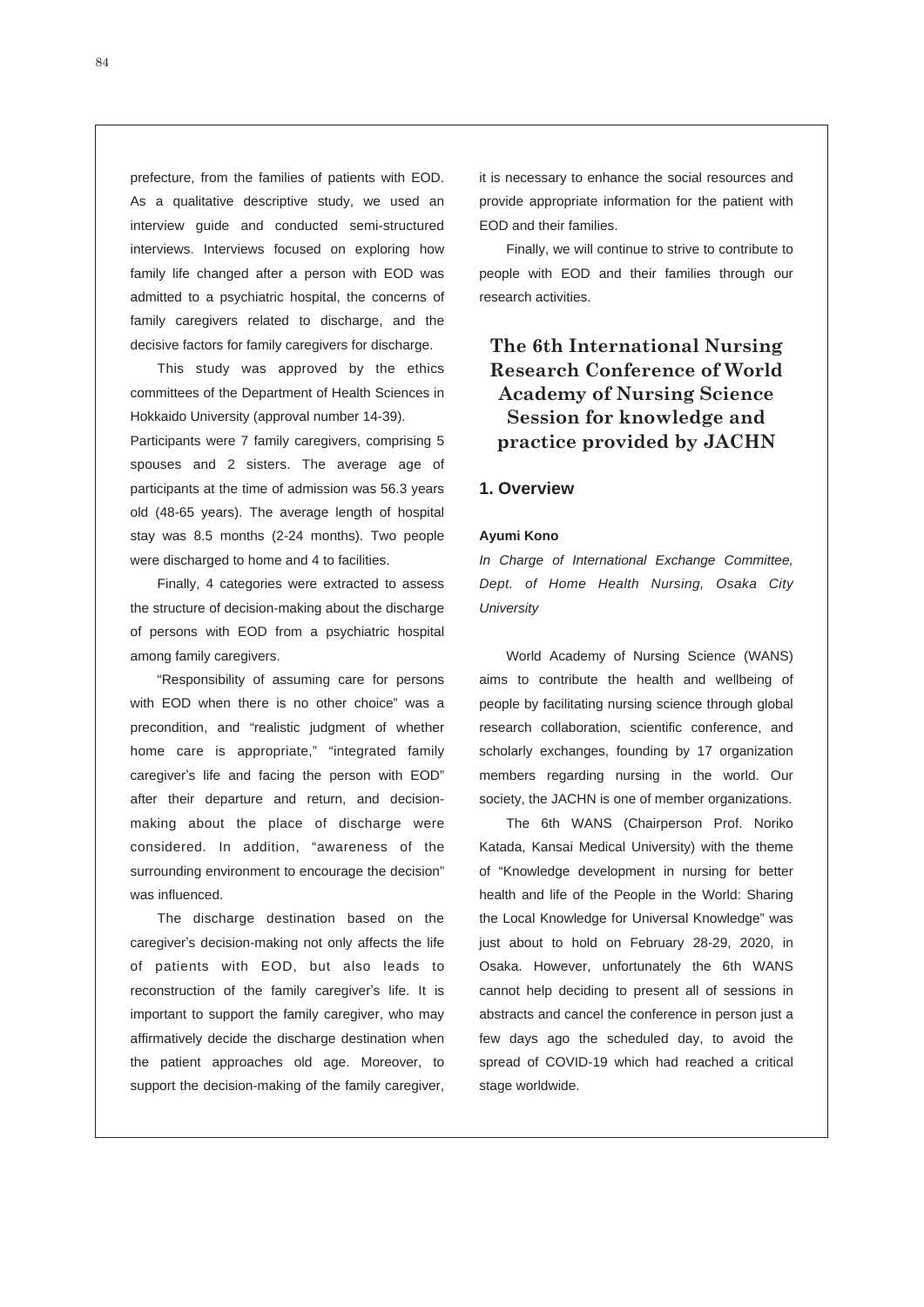The JACHN was having the session for knowledge and practice, which theme was "Nursing strategy of the of the community-based integrated care system in a super-aging society". I would like to introduce the outline of the session in the present newsletter.

Japan, with 27.7% of its total national adult population aged 65 years and over – 13.8% of which were aged 75 years and over in 2017 – is the front runner of super-aging societies in the world. Last decade, the community-based integrated care system, which is defined as a care system to ensure the provision of health, long-term and residential care, and livelihood support, was advocated to sustain our limited health or long-term care resources in Japanese national policy.

In the session, three topics were presented, by Dr. Masako Kageyama, PhD & PHN (Osaka University), Dr. Miyuki Ishibashi, PhD & RN (Chiba University), and Dr. Ryoko Kawasaki, PhD & RN (Oita University of Nursing and Health Sciences), respectively.

Dr. Kageyama's presentation discussed community assessment to identify care needs in the community. She lectured the significance, definition and theoretical foundation of community assessment provided by public health nurses, emphasized the strength of community assessment which was initiated by individual care needs in the community and showed integration of collected quantitative and qualitative data to identify community care needs based on the Community as Partner Model.

Dr. Ishibashi reported on continuity nursing care between hospitals and community strategies focusing on health and long-term care for older people. She has shown that the systematization of nursing skill related to discharge planning including assessment of the power of the individual, supporting of family members, collaboration with family member and health care professions, and improving care system, according to qualitative data for interviewing a large number of nurses in charge of discharge planning.

Dr. Kawasaki addressed optimal and adequate utilization of community-based resources for the well-being of older adults in a depopulating society. She mentioned the effects of community-based voluntary or involuntary assembly for older adults living on social network or support in neighborhood and their self-rated health. In particular, she concluded that community health nurses could have strategy to build community social network involving residents in various generations, educating local volunteers, and collaboration with local industries.

Thus, in this session a community health nursing strategy could be identified and discussed as the basis to formulate a community-based integrated care system to function efficiently in a super-aging society.

### **2. Brief Reports of Participants**

#### **Meng LI**

*Graduate School of Medicine, Osaka University* 

## *A Brief Report Focusing on Presentations/Sessions in Tobacco Control*

Tobacco use is the largest preventable cause of death globally, and is responsible for more than 8 million deaths each year. In light of this troubling fact, the World Health Organization has always been urging health professionals including nurses to engage in tobacco control. In the 6th WANS conference, it was very pleasing to see many nursing studies in tobacco control including epidemiological survey (P1-213, P2-154), the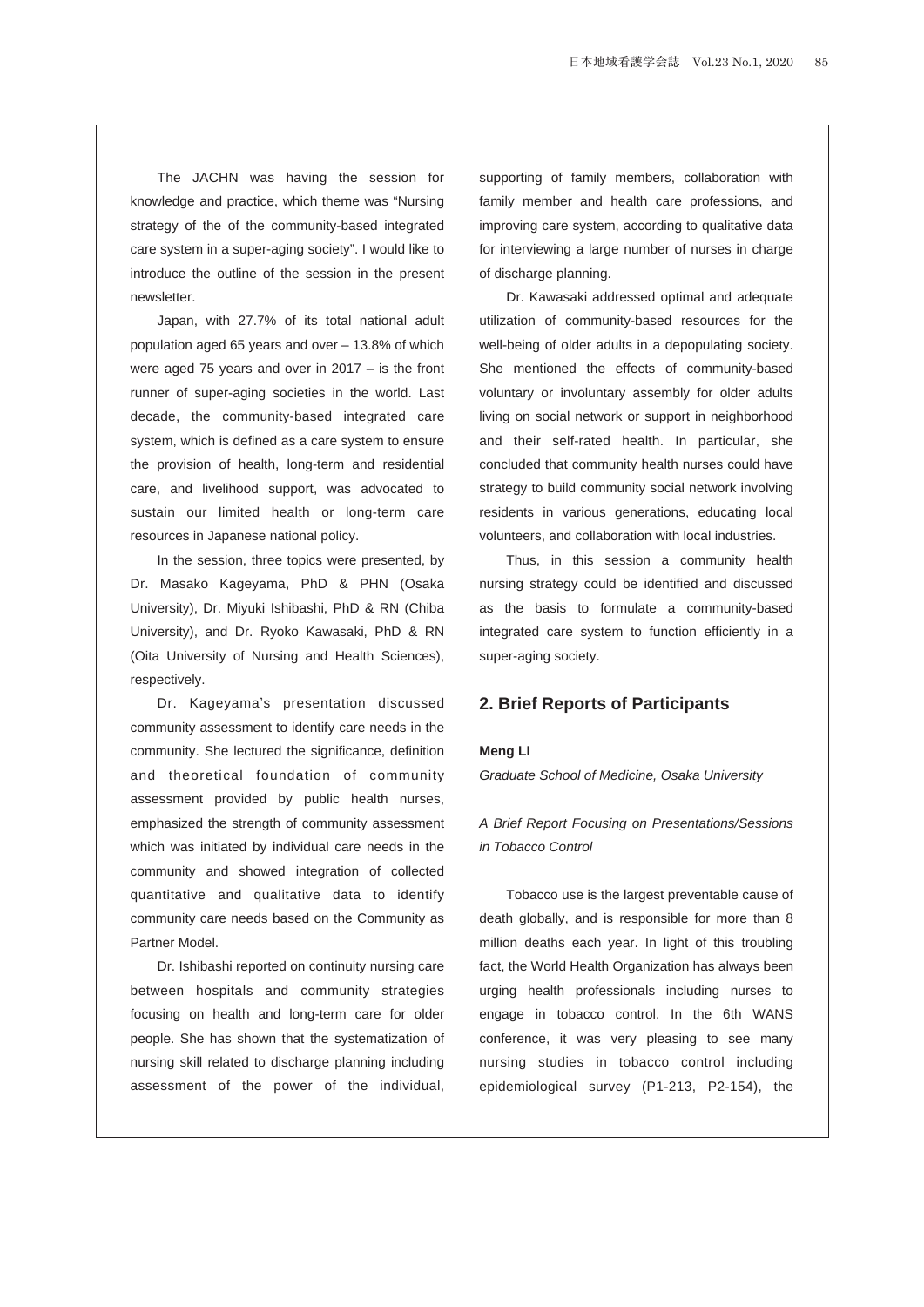analysis of smoking-related factors (O-24, P1-194, P1-212, P2-116) , nurses' intervention skill (P1-128, P1-173) and support needs and the effects of smoking-related programs (P1-148, P1-184)

In the 2 epidemiological surveys, Tanaka & Taketomi demonstrated that passive smoking and having a dog might have a synergism to worsen the incidence of asthma among Japanese elementary school students aged 6-12 years. Moreover, Sakai et al. demonstrated that environmental tobacco smoke exposure was positively associated with severe menstrual-related symptoms and depressive symptoms in never-smokers among Japanese adolescent girls aged 16-18 years.

In the 4 abstracts on the analysis of smokingrelated factors, Ota et al. demonstrated that maternal smoking during pregnancy was associated with maternal abnormal behaviors such as consuming alcohol and feeding their babies with formula. Furthermore, the systematic review with meta-analysis by Li et al. reported that age, depression disorders and side effects of varenicline were associated with success in quitting smoking in the Japanese smoking cessation treatment program. In the 2 overseas studies, Nakaseko et al. demonstrated that mother's better educational background and father's regular occupation could help prevent smoking and drinking among minors in Vanuatu. Banstola et al demonstrated that interventions at family and school level to enhance self-esteem, perceived social support, and social capital for adolescents were helpful in protecting them against risky behaviors including smoking behavior in Nepal.

In the 2 abstracts on nurses' intervention skill and support needs of public health nurses (PHNs), Sezai reported that the frequently used intervention skills of addiction including nicotine dependence included 5A (Ask, Advise, Assess, Assist, Arrange), motivational interviewing, and SBIRT (Screening, Brief Intervention, Referral to Treatment). A qualitative study conducted by Michibayashi et al. reported that support needs of PHNs working on tobacco control in local governments were "providing study findings", "acquiring of effective material", "establishing a network with external lecturers and researchers", "strengthening legal regulations on national tobacco control", "support for **The 23** increasing skills in collaboration with schools", and"support for increasing the knowledge of health **indicalled** effects of tobacco and advocacy skills".

Concerning the effects of smoking-related programs, Inaoka et al. assessed the suitability of an **complet of Home Health Nursing** educational comic booklet for preventing second-**Program** : hand smoke for pregnant women at home. In addition, Teruya et al. assessed the effects of a cancer education program including avoiding ◆Special lecture: Ryo Yamazaki (studio-L Inc.), Ayumi Shintani (Graduate School of Medicine, smoking for elementary school students.

Overall, nurses are in a unique position to **Appointed Workshop** enhance tobacco prevention and cessation. In future WANS conferences, we are looking forward to see more nursing studies in tobacco control.

Publisher: International Exchange Promotion Committee Ayumi Kono (Osaka City University), Kaoru Konishi (Osaka University), Reiko Okamoto (Osaka University), Miho Hamayoshi (Bukkyo University), Kyoko Yoshioka (National Institute of Public Health),

Secretariat of JACHN:

162-08252F Ozawa-building, 4-1-1, Kagurazaka, Shinjuku-ku, Tokyo

TEL: +81-(0)3-5206-7431 FAX: +81-(0)3-5206-7757